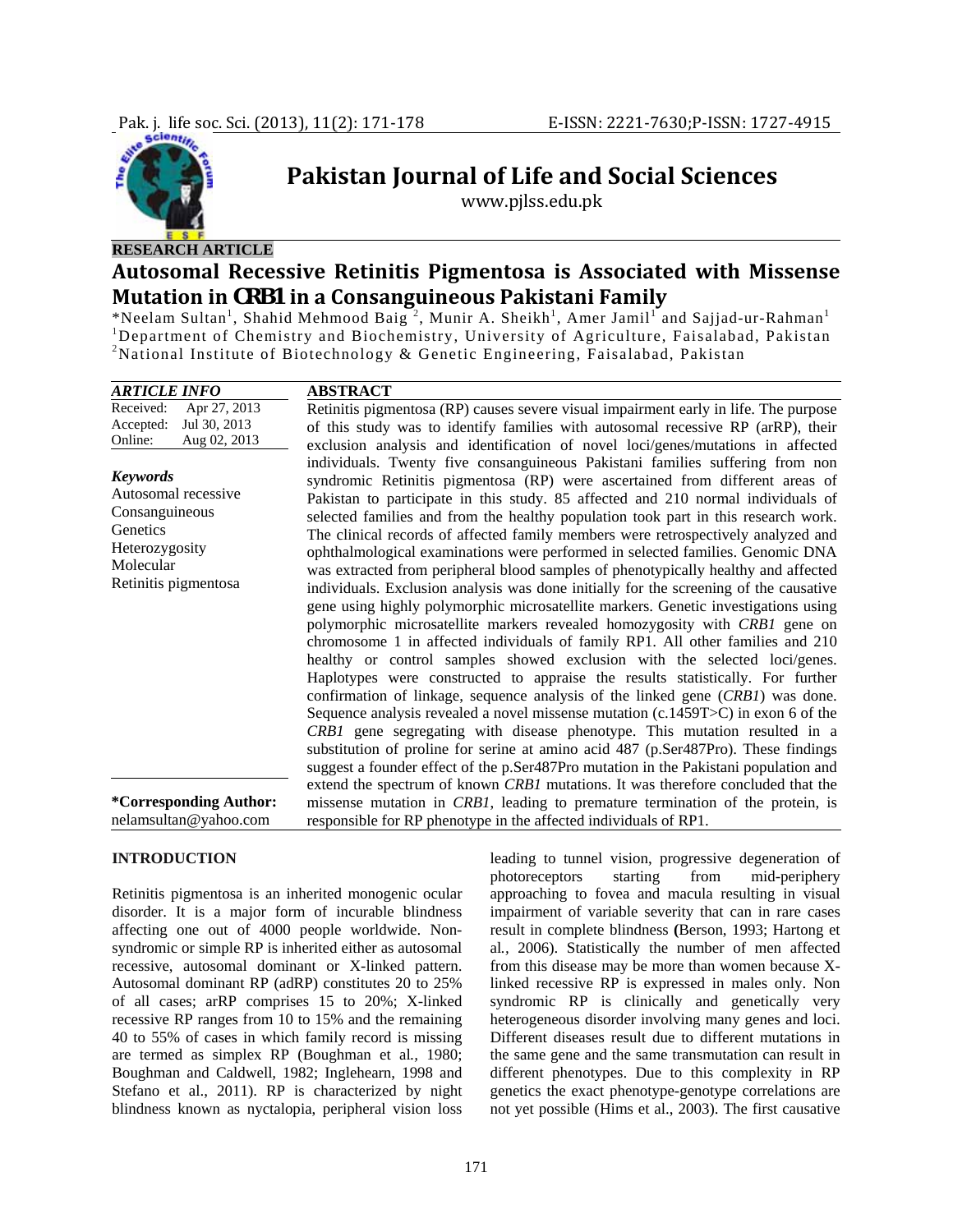gene of RP, *Rhodopsin* (*RHO*) was identified in 1990 (Dryja, *et. al*., 1990). To date, 40 genes have been identified to cause adRP, arRP and simplex RP. The most common among these identified genes are *ABCA4*  and *RP1* responsible for 30 to 60% of autosomal recessive RP. These genes are mostly expressed in photoreceptors or retinal pigment epithelium (RPE) so directly affect the photo-transduction cascade (Stefano et al., 2011). Over 60 different mutations have been identified in the *RPE65* gene responsible for about 2% of autosomal recessive RP and 16% of LCA patients (Samardzija et al., 2008).

Mutations in crumbs homolog 1 (*CRB1*; MIM: 604210) are also known to cause severe retinal dystrophies, ranging from Leber congenital amaurosis (LCA) to RP (Bujakowska et al., 2011; den Hollander *et al*, 2004; Riveiro- Alvarez *et al*, 2008). The *CRB1*is a protein which is encoded by the *CRB1*gene in humans (den Hollander *et al*, 1999). As this gene has homology with the *Drosophila* Crumbs protein that is required for adhesion and polarity in embryonic epithelia so it was predicted that the role of *CRB1* in vertebrate photoreceptors may be in cell adhesion and photoreceptor morphogenesis. *CRB1* has 12 exons and is located on chromosome 1q31-q32 and may give rise to four known isoforms, the longest of which consists of 1406 amino acids. The CRB1 protein contains 19 epidermal growth factor-like domains, three laminin A globular-like domains, a transmembrane domain and a 37 amino acid cytoplasmic tail with a C-terminal ERLI motif (den Hollander *et al.,* 1999; Tepass *et al.*, 1990). Retinal disorders as a result of mutations in *CRB1* gene can be accompanied by additional specific features i.e. there may be preservation of the para-arteriolar retinal pigment epithelium (PPRPE) and coats-like vasculopathy (Simonelli et al, 2007; Jacobson et al, 2003; Siemiatkowska et al, 2011).

## **MATERIALS AND METHODS**

Approval for this study was obtained from Institutional Ethical Committee, National Institute for Biotechnology and Genetic Engineering (NIBGE) Faisalabad, Pakistan. Twenty five consanguineous Pakistani families suffering from nonsyndromic RP were ascertained from different areas of Pakistan to participate in a collaborative study between NIBGE and Allied Hospital, Faisalabad Pakistan. The relevant clinical information regarding the time and age of onset of vision loss, symptoms, severity of vision loss, loss of vision in siblings, vision status of parents, and extended family members were investigated. To have inference at genetic level pedigrees were drawn using Cyrillic software 2.1.3 (Cherwell Scientific Publishing Ltd, Oxford). All the affected individuals were clinically

evaluated by taking fundus photographs (fundus camera Topcon TRC 50DX, Japan).

After having informed consent the venous blood samples were collected from available healthy and affected members of the family and were stored in potassium EDTA containing vacutainers at -20°C. DNA was extracted from blood samples by using a standard (Phenol: Chloroform) protocol (Sambrook *et al*., 1989). A total of 295 DNA samples (85 affected and 210 normal) from twenty five families were taken for this study. The quality of the genomic DNA was tested by running the samples on 1% agarose gel, and the quantification of purified DNA was done using NanoDrop<sup>TM</sup> 1000 spectrophotometer at a wavelength of 260nm.

The search for a disease gene begins with linkage analysis. Owing to Retinitis pigmentosa's remarkable genetic heterogeneity (31 genes identified for arRP), the screening of all the reported RP loci/gene by linkage or exclusion analysis would have been laborious.

Therefore, for selection of genes and their markers literature was reviewed, genes already reported in literature causing the same disorder in patients from the same geographical region were selected on priority. The linkage study was performed by mapping homozygosity around these commonly reported loci using highly polymorphic STR markers selected from UCSC Human Genome Browser (http://www.genomebrowser. org) having an average heterozygosity of >70%. Marker's physical position, locus annealing temperature and other attributes were selected using Human Genome Browser. Two to three microsatellite markers were used for each gene or locus (Table 1). PCR was performed using Programmable Thermal Cycler PTC-06 (ICCC). The PCR products obtained by amplifying STRs were resolved on 8% nondenaturing polyacrylamide gel. Haplotype analysis was done for the confirmation of initial linkage.

## **Mutation screening**

Primers were designed using the PRIMER3 program (http://frodo.wi.mit.edu/) for mutation screening of all coding exons of *CRB1* gene and exon-intron boundaries. PCR Amplifications were performed in 25 mL reaction containing 50 ng of genomic DNA, 400 nM, of each primer, 250  $\mu$ M dNTPs, 2.5 mM MgCl<sub>2</sub> and 3 unit Taq DNA polymerase in the standard PCR buffer provided by the manufacturer (Applied Biosystems). PCR amplification consisted of a denaturation step at 96°C for 5 min, followed by 40 cycles, each consisting of 96°C for 45s followed by 57°C (or primer set specific annealing temperature) for 45 s and at 72°C for 1 min.

The genomic regions of all coding exons of *CRB1* gene as well as its corresponding exon-intron transitions were sequenced using Big Dye Terminator Ready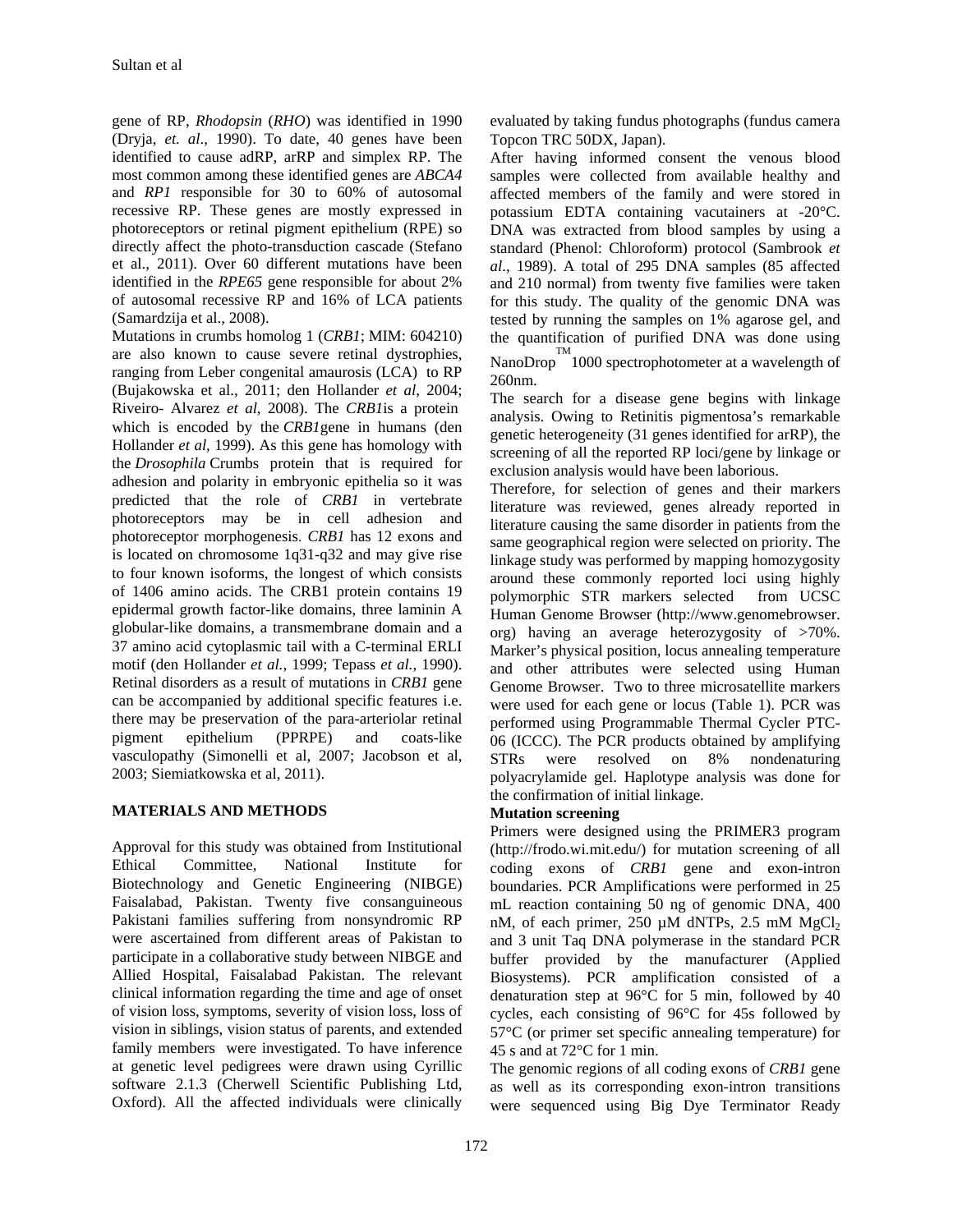| Marker    | Locus       | Genes             | Primers $(5'$ to $3')$           | Annealing Temp. $\overline{{}^0C}$ |
|-----------|-------------|-------------------|----------------------------------|------------------------------------|
| D1S2816-F | 1q31-q32    | CRB1              | TTCCCCAAATGTATTACTGC             | $55.5^0$ C                         |
| D1S2816-R |             |                   | AAAGGAGTACCCAATCCCAG             |                                    |
| D1S2840-F | $1q31-q32$  | CRB1              | <b>GACAAGTCATCTTACACCTCAGTTC</b> | $57^0$ C                           |
| D1S2840-R |             |                   | CCAACATAATTTCTGGGCTG             |                                    |
| D1S1183-F | $1q31-q32$  | CRB1              | <b>TCTTCATTTTTTTTCTCTCCTC</b>    | $56^0C$                            |
| D1S1183-R |             |                   | ACAAACTCTGAAGCTGAAGA             |                                    |
| D1S448-F  | 1p31.2      | RPE <sub>65</sub> | <b>TGCAGAGATAGACTTTCGCT</b>      | $57^{\circ}$ C                     |
| D1S448-R  |             |                   | <b>AGTTAGTCATCCTTACCCAGC</b>     |                                    |
| D1S1162-F | 1p31.2      | RPE <sub>65</sub> | <b>CCACACTATCATTTACCAGA</b>      | $57^{\circ}$ C                     |
| D1S1162-R |             |                   | <b>GGTTTCCTATGTTCCAAGC</b>       |                                    |
| D1S2813-F | 1p22.1      | ABCA4             | CTTTTGACTCACTGGAAGACAT           | $55.5^0C$                          |
| D1S2813-R |             |                   | CCCCACCGTATCTGGTAT               |                                    |
| D1S2849-F | 1p22.1      | ABCA4             | <b>AGCTGAGATCGTGCCA</b>          | $56^0C$                            |
| D1S2849-R |             |                   | <b>TCCCTAACCCTCCAGAACT</b>       |                                    |
| D2S1896-F | 2q14.1      | <b>MERTK</b>      | <b>GAGTTGCAATTATAAGCCATTG</b>    | $55^0C$                            |
| D2S1896-R |             |                   | <b>GCACAAGAGTGTCCCTGA</b>        |                                    |
| D2S160-F  | 2q14.1      | <b>MERTK</b>      | <b>TGTACCTAAGCCCACCCTTTAGAGC</b> | $60^0C$                            |
| D2S160-R  |             |                   | TGGCCTCCAGAAACCTCCAA             |                                    |
| D4S1536-F | $4p12$ -cen | CNGA1             | <b>GGCTATGGCAAGGGATACTA</b>      | $57^0C$                            |
| D4S1536-R |             |                   | AGTTTGAACAACAGTGTGGG             |                                    |
| D4S405-F  | $4p12$ -cen | CNGA1             | ATCAGGAGATGTTGCCTTGC             | $60^0C$                            |
| D4S405-R  |             |                   | CAGGGCTATGATTGGATGTC             |                                    |
| D4S1592-F | $4p12$ -cen | CNGA1             | <b>GATTGTACCACTGCCCTCC</b>       | $59^{\circ}$ C                     |
| D4S1592-R |             |                   | <b>CCACCATACCTGGCCTTG</b>        |                                    |
| D8S509-F  | 8q11        | RP1               | <b>GCTGGGCTTAATGCCT</b>          | $56^0C$                            |
| D8S509-R  |             |                   | <b>TGTGAGGTCCCAATGGT</b>         |                                    |
| D8S532-F  | 8q11        | RP1               | <b>GCTCAAAGCCTCCAATGAC</b>       | $57^0C$                            |
| D8S532-R  |             |                   | GACTTCGTGATCCACCTGC              |                                    |
| D8S260-F  | 8q11        | RP1               | AGGCTTGCCAGATAAGGTTG             | $57^0$ C                           |
| D8S260-R  |             |                   | <b>GCTGAAGGCTGTTCTATGGA</b>      |                                    |

**Table 1: STR Markers used for linkage analysis** 



**Fig. 1: Pedigree drawing of family RP1**. Squares represent males, circles represent females, filled symbols are affected individuals, double line shows consanguinity and diagonal line on circle or square shows deceased family members. The Roman numbers indicate the generation number of the individuals within a pedigree while the Arabic numbers indicate their positions within a generation. A bar indicates the subjects from whom blood was collected for molecular analysis and they were also physically examined.

reaction mix according to manufacturer instructions (Applied Biosystems Foster City, CA). Sequencing was performed on an ABI PRISM 3100Automated sequencer (Applied Biosystems) Putatively pathogenic differences between the wild type sequence (human reference genome according to UCSC Genome Browser: hg19, GRCh37) and the patient's sequence mentioned in this report were validated by conventional Sanger sequencing. Chromatograms were analyzed by using computer program Sequencher v.4.1.2 (Gene Codes Corporation). Chromatograms from the sequence of normal and affected individuals were compared with the corresponding control gene sequence to identify abnormal and deviant nucleotide base-pair (Figure 3).

#### **RESULTS AND DISCUSSION**

The prerequisite for this strategy was availability of large consanguineous families with multiple affected individuals. Such families are selected and considered best for linkage analysis to find out the gene that is responsible for some trait (disease) in an individual. A number of studies have focused that consanguinity elevates the mortality levels as there is a greater chance of two related individuals sharing a common disease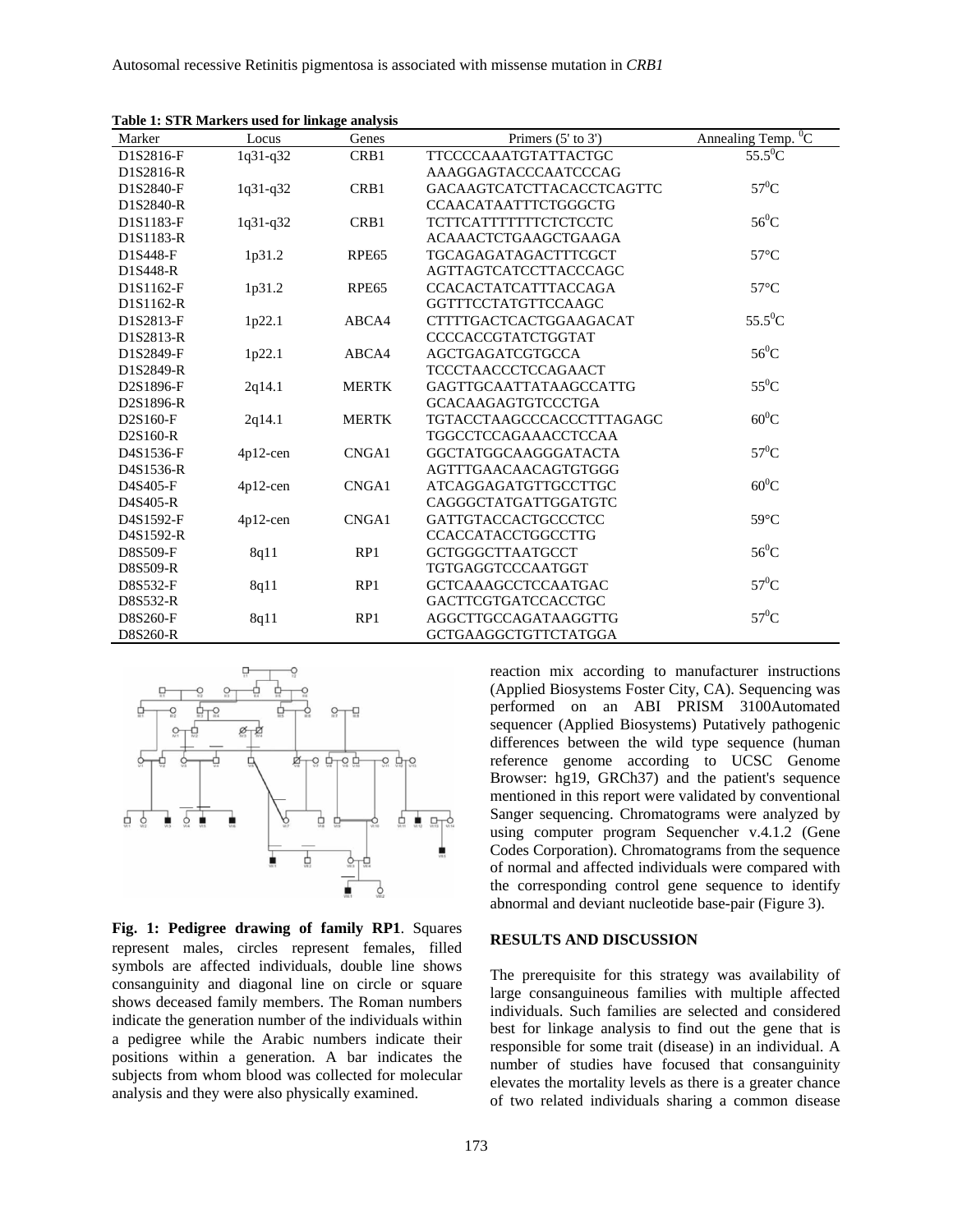variant and both of them passing it on to the child and this inbreeding results in congenital defects and recessive genetic disorders (Tamim et al., 2003; Schulpen et al., 2006).

Such large families are common in Pakistani population where consanguinity is very high (Jabber et al., 1998; Hussain et al., 2001). Keeping in view these facts and as part of our ongoing effort to characterize the set of genes that cause inherited retinal degenerations in Pakistani populations, we recruited 25 index highly consangeneous cases with clear nonsyndromic arRP. Homozygosity mapping was the tool of choice because it is a powerful approach to confine and identify the genes underlying autosomal recessive genetic disorders (Lander and Botstein, 1987). It was also postulated that a recessive gene could be mapped using the offspring of consanguineous unions in"Homozygosity Mapping" that provides a rapid mean of mapping autosomal recessive genes in consanguineous families by identifying chromosomal regions that show homozygous identity-by-descend (IBD) segments in pooled samples (Lander and Botstein, 1987; Miano et al., 2000).

As the search for the diseased gene begins with the linkage analysis of the candidate gene so linkage analysis was done with candidate genes (table 1). Twenty five families with 85 diseased and 210 normal individuals of these families and from healthy populations were studied in this research work. Initially all families (except RP1) showed exclusion with commonly reported genes/locus. As it was postulated that all the diseased individuals would be homozygous for the marker that was adjacent to the gene responsible for the disorder while unaffected or carrier individuals would be heterozygous (Smith, 1953) so heterozygosity for the different combinations of the parental alleles in both affected and normal individuals confirmed exclusion in all the families except RP1 to six selected known genes on different chromosomes associated with arRP. The family RP1 showed linkage to *CRB1* with the marker D1S2840 and D1S2816 (which are closely linked to the human *CRB1* gene on chromosome 1q31.2). The haplotype analysis showed that three affected members were homozygous for these markers while the seven unaffected members were found to be heterozygous carriers. This family showed exclusion with other five genes (*MERTK, RPE65, ABCA4, RP1 and CNGA1*). These results helped to conclude the linkage of this family to *CRB1* gene on chromosome 1q31-q32. To confirm the linkage sequence analysis was done. The sequence analysis of family RP1 revealed a novel missense mutation (c.1459T>C) in *CRB1* gene analogous to exon 6. At protein level this mutation resulted in a substitution of proline for serine at amino acid 487 (p.Ser487Pro). The sequence chromatograms showed that affected individual were

homozygous for c.1459T>C mutation while unaffected but carrier individual were heterozygous for this mutation (Figure 3).

The familyRP1 was recruited from the KPK province of Pakistan having three affected individuals. After having medical history, three affected and one unaffected individual underwent detailed ophthalmic examination. According to patients history all affected individuals started experiencing visual problems during the first decade of their life and the vision was reduced only to perception of light in individual VI-5 and VII-1 and tunnel vision in individual VIII-1 at the time of examination (table 2).

The more severe phenotype in 2 affected individuals (VI-5 and V11-1) of RP1 comprising of extensive pigmentation in peripheral and mid-peripheral region of retina coupled with macular atrophy might be due to the relatively older age of examination. Where as in 3rd affected individual few disperse pigmentary spicules at peripheral retina along with vascular attenuation might be due to earlier age of examination (Figure 1).

The presence of a missense mutation in *CRB1*, a gene previously associated with arRP, segregation of the mutation with the disease phenotype in the family, along with absence of the variation in matched controls strongly suggest that this mutation is responsible for RP phenotype in family RP1. Mutations in *CRB1* were previously reported as the cause RP in families of different ethnic origins (Beryozkin et al., 2013; Bujakowska et al, 2011; den Hollander et al., 1999 and Siemiatkowska et al, 2011). In majority of cases of RP due to *CRB1* gene, mutations are segregated in an autosomal recessive fashion (den Hollander et al., 2008; Hanein et al, 2004; Hartong et al, 2006). In the current study, it was also shown that mutation in *CRB1* was the cause of RP segregating in an autosomal recessive fashion among the consangenious Pakistani families.

Mutations in *CRB1* result in retinal thickening and lack of distinct layering in the fully developed adult retina (Jacobson et al, 2003). As *CRB1* has a central role in localization of phototransduction proteins to the apical membrane of the photoreceptors so mutated or nonfunctional *CRB1* may slow down the phototransduction cascade and that is why there is progressive dystrophy of the photoreceptors and RPE in patients of RP (Rashbass et al, 2000). In our study all the affected individuals started experiencing visual problems in the first decade of their life similarly the *CRB1* mutations have been reported to be a relatively common cause of autosomal recessive early-onset retinal degeneration in the Israeli and Palestinian populations (Beryozkin et al, 2013).

Missense mutations in CRB1 gene have been shown to have great effect on the retinal functions which results in RP and Leber congenital amaurosis (LCA). It is predicted that missense mutations affecting cysteine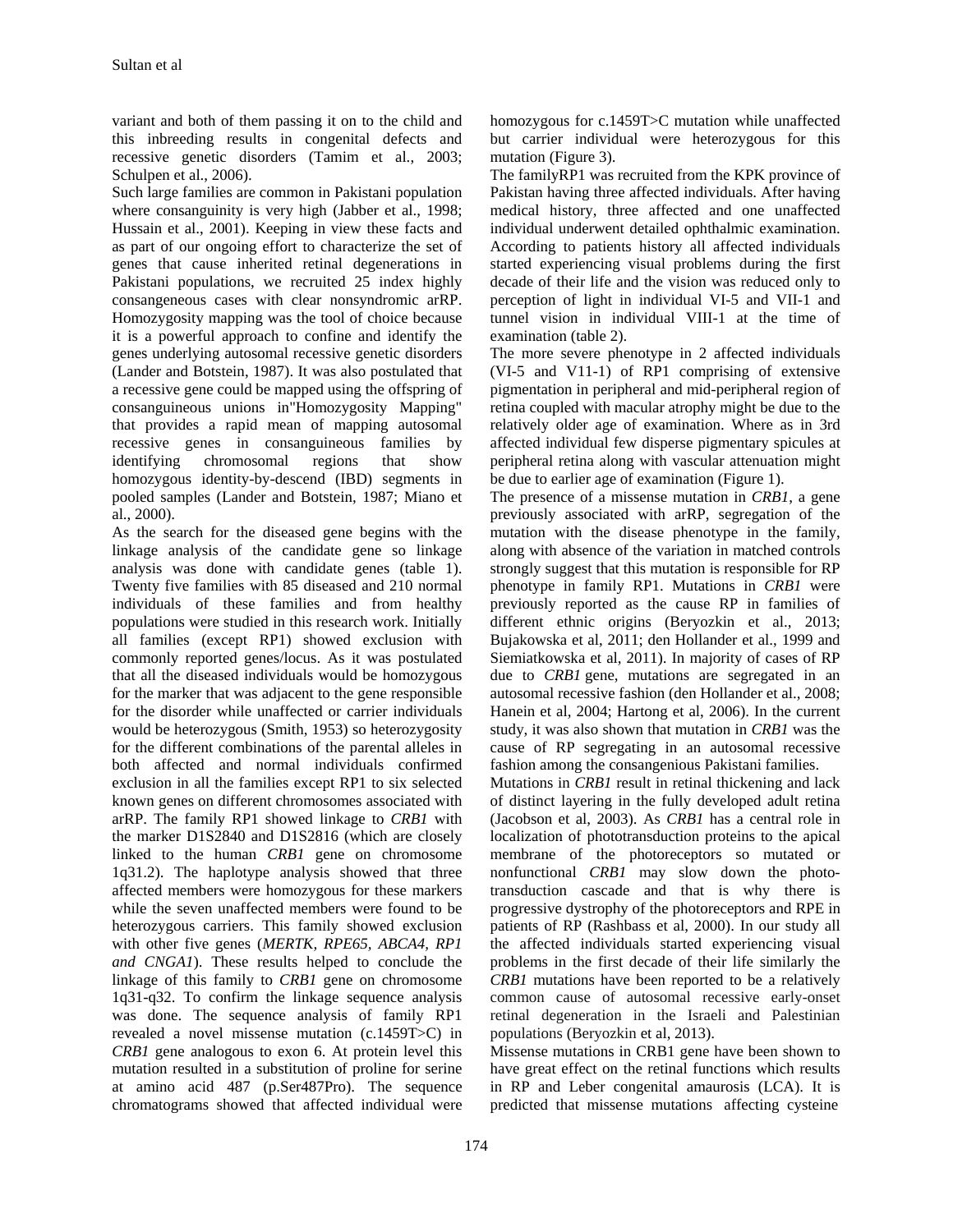

**Fig. 2: Fundus photographs of affected members of family RP1 demonstrating features associated with RP in** (A) Affected individual VI-5; (B) affected individual VII-1; (C) affected individual VIII-1; showing vascular attenuation, pallor optic disc and peripheral and mid peripheral pigmentation (D) unaffected/normal individual.

residues will affect the secondary structure of the protein due to disruption of disulfide bridges (den Hollander et al, 2004). Laminin AG-like domains have been identified in different proteins. Some of the residues of these domains are extremely conserved, and have important role in protein-protein interaction modules. Protein interactions are greatly affected as a result of missense mutations in these conserved residues (Beckmann et al, 1998). It was also predicted that the normal and proper retinal function were impaired due to missense mutations in the laminin AG-





**Fig 3A: Sequence Chromatogram of** *CRB1* **in family RP1.** a: affected individual homozygous for c.1459T>C b: unaffected/carrier individual heterozygous; c. control sample. **3B:** *CRB1* **Protein Sequence with mutation (p. Ser487Pro).** The affected amino acid (S) is underlined at amino acid 487.

like and EGF-like domains which ultimately affected protein-protein interactions, calcium binding and protein folding (Tepass et al, 1990; Davis et al, 2007; Gosens et al, 2008). A missense mutation in *CRB1* has also been identified as a molecular defect responsible for RP phenotype in a consanguineous Pakistani family RP1. The sequence analyses of all the coding exons of *CRB1*gene in the linked family RP1 revealed a novel missense mutation (c.1459T>C) in exon 6, segregating with disease phenotype. This mutation resulted in a substitution of proline for serine at amino acid 487 (p.Ser487Pro). On the basis of our results it was strongly suggested that the missense mutation in *CRB1*, leading to premature termination of the protein, is responsible for RP phenotype in the affected individuals of this consanguineous Pakistani family.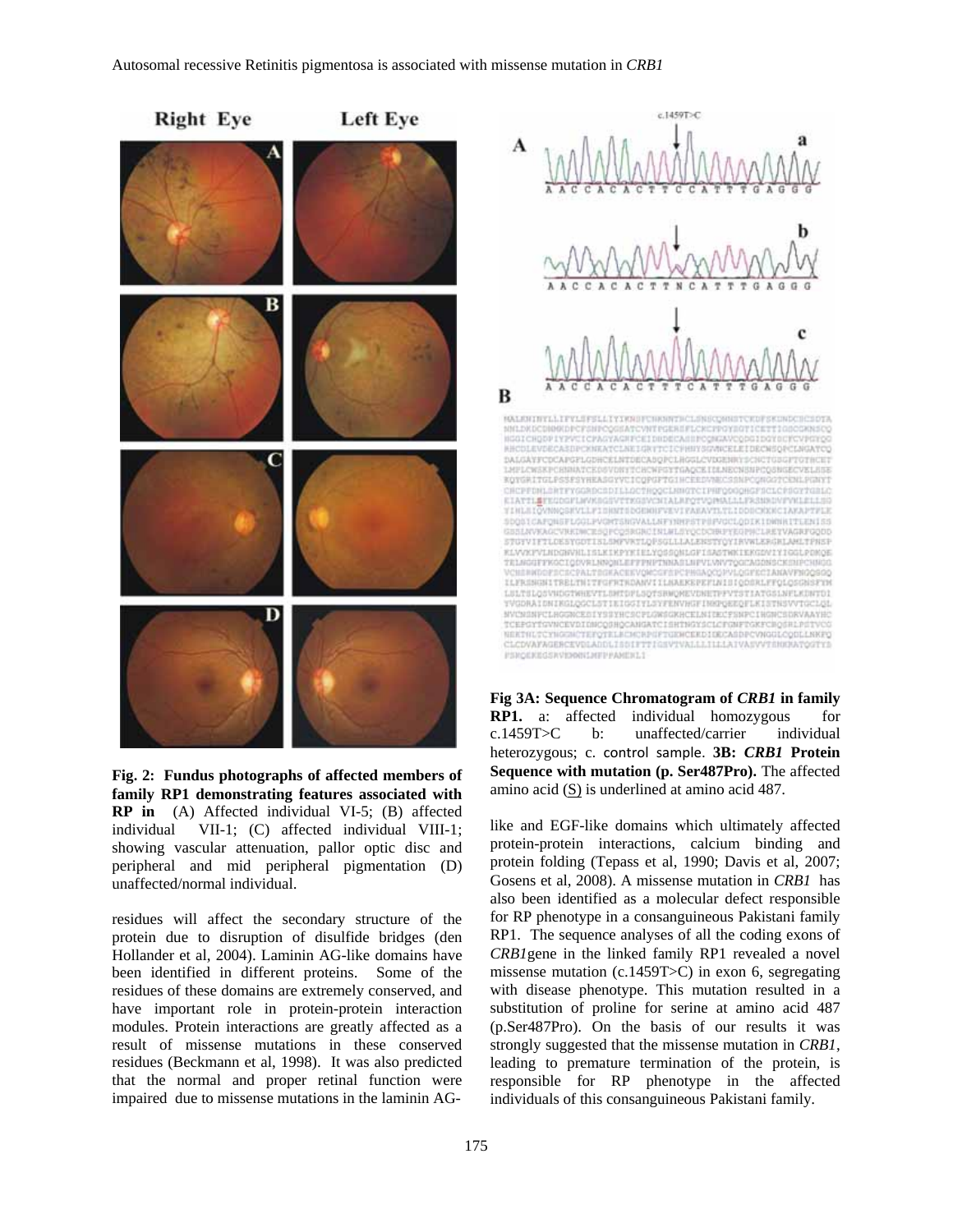| ,        |                     |                 |                  |                    |             |                                                                                                |  |
|----------|---------------------|-----------------|------------------|--------------------|-------------|------------------------------------------------------------------------------------------------|--|
| Patient  | Age at the time of  | Age of onset of | Visual           | First              | Disease     | Fundus findings                                                                                |  |
| ID       | examination (years) | disease(years)  | acuity           | Symptom            | progression |                                                                                                |  |
| $V1-5$   | 48                  | 10              | PL               | Night<br>blindness | Progressive | Pallor optic disc, Vascular<br>attenuation, prominent bony<br>spicules along vascular arcades. |  |
| $V1I-1$  | 45                  | 12              | PL               | Night<br>blindness | Progressive | Pallor optic disc, Vascular<br>attenuation, prominent pigment<br>deposition.                   |  |
| $V11I-1$ | 18                  | 9               | Tunnel<br>vision | Night<br>blindness | Progressive | Few disperse pigmentary spicules,<br>pallor optic disc and vascular<br>attenuation.            |  |

**Table 2: Clinical characteristics of affected individuals of RP1 diagnosed with autosomal recessive Retinitis pigmentosa (arRP)** 

\*PL perception of light

### **Conclusion**

In conclusion, a missense mutation in *CRB1* has been identified as a molecular defect responsible for RP in a consanguineous Pakistani family. To the best of our knowledge this is the first report of missense mutation at nucleotide position 1459 (c.1459T>C). At protein level this mutation resulted in a substitution of proline for serine at amino acid 487 (p.Ser487Pro).

It is conceivable that many loci/genes/mutations are yet to be identified for this phenotype. Identification of these genes/loci would be helpful in future to understand RP at molecular level. This study will provide further assistance in defining the functions of *CRB1* gene products, as well as will help to ascertain the cause of the disease. The development of carrier screening and genetic counseling as a result of this research would lead to crucial impacts on the society as a whole.

#### **Acknowledgments**

The authors are thankful to all the families for their participation in the study, Dr. Hassan Raza for identification of families and Prof. Dr. Hanno Bolz for sequencing. The authors are highly obliged to all the lab supporting staff of Health Biotechnology Division in Human Molecular Genetics Lab (HMGL) at NIBGE for assistance in research work.

#### **REFERENCES**

- Beckmann G, J Hanke, P Bork and JG Reich, 1998. Merging extracellular domains: fold prediction for laminin G-like and amino-terminal thrombospondin-like modules based on homology to pentraxins. Journal of Molecular Biology, 275: 725-730.
- Berson EL, 1993. Retinitis pigmentosa. The Friedenwald Lecture. Investigative Ophthalmology and Visual Science, 34: 1659-1676.
- Beryozkin A, L Zelinger, D Bandah-Rozenfeld, A Harel, TA Strom, S Merin, I Chowers, E Banin and D Sharon, 2013. Mutations in *CRB1*  are a Relatively Common Cause of Autosomal

Recessive Early-Onset Retinal Degeneration in the Israeli and Palestinian Populations. Investigative Ophthalmology and Visual Science, In press.

- Bhatti MT, 2006. Retinitis pigmentosa, pigmentary retinopathies and neurologic diseases. Current Neurology and Neuroscience Reports, 6: 403- 413.
- Boughman JA, PM Conneally and WE Nance, 1980. Population genetics studies of retinitis pigmentosa. The American Journal of Human Genetics, 32: 223-235.
- Boughman JA and RJ Caldwell, 1982. Genetics and clinical characterization of a survey population with retinitis pigmentosa. Progress in Clinical and Biological Research, 82: 147-166.
- Bujakowska K, I Audo, S Mohand-Said, M-E Lancelot, A Antonio, A Germain, T Leveillard, M Letexier, J-P Saraiva, C Lonjou, W Carpentier, J-A Sahel, SS Bhattacharya and C Zeitz, 2011. CRB1 mutations in inherited retinal dystrophies. Human Mutation, 33: 306-315.
- Davis JA, PA Handford and C Redfield, 2007. The N1317H substitution associated with Leber congenital amaurosis results in impaired interdomain packing in human CRB1 epidermal growth factor-like (EGF) domains. The Journal of Biological Chemistry, 282: 28807-28814.
- den Hollander AI, J Davis, SD van der Velde-Visser, MN Zonneveld, CO Pierrottet, RK Koenekoop, U Kellner, LI van den Born, JR Heckenlively, CB Hoyng, PA Handford, R Roepman and FP Cremers, 2004. CRB1 mutation spectrum in inherited retinal dystrophies. Human Mutation, 24: 355-369.
- den Hollander AI, MA van Driel, YJ de Kok, DJ van de Pol, CB Hoyng, HG Brunner, AF Deutman and FP Cremers, 1999. Isolation and mapping of novel candidate genes for retinal disorders using suppression subtractive hybridization. Genomics, 58: 240-249.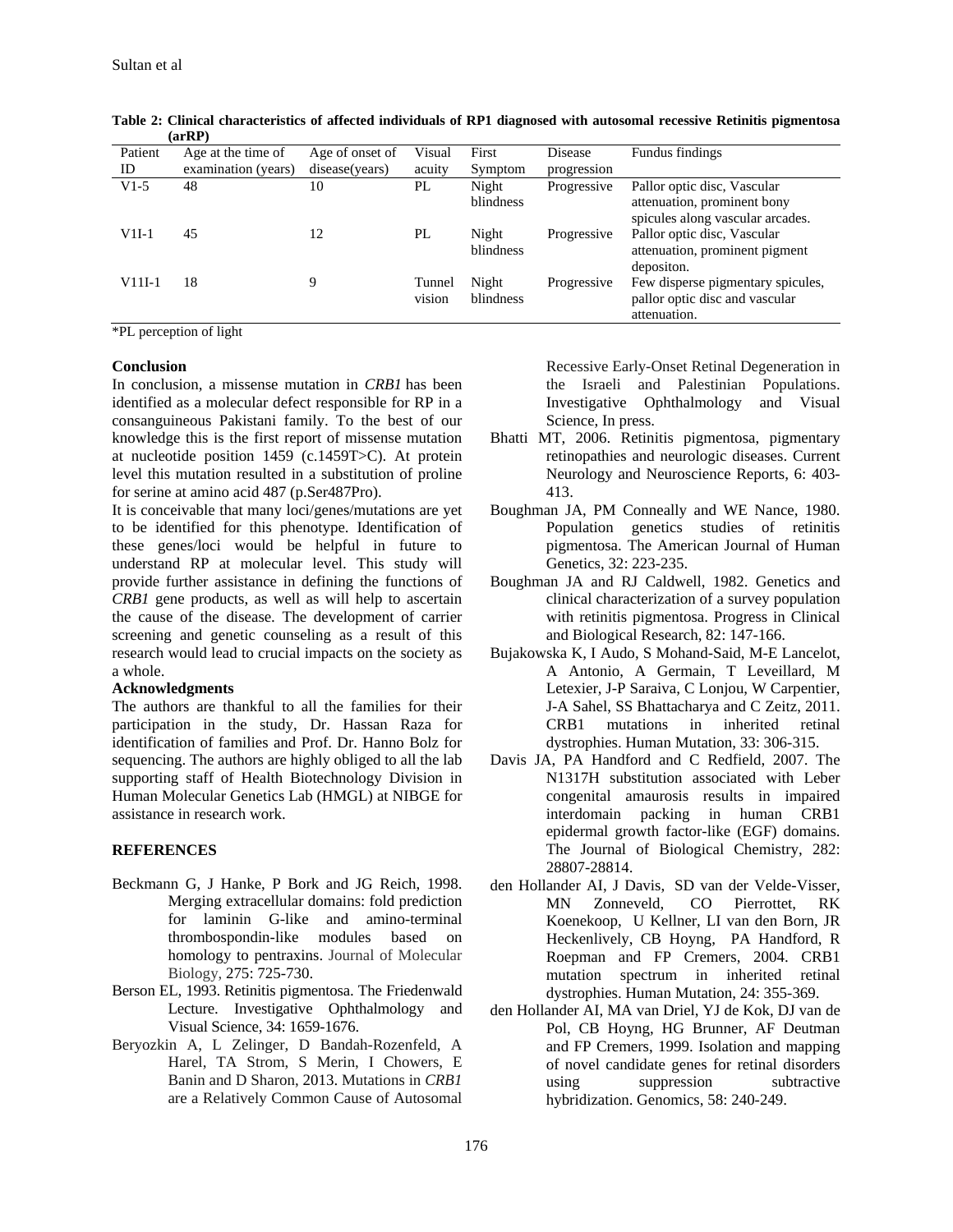- den Hollander AI, R Roepman, RK Koenekoop and FP Cremers, 2008. Leber congenital amaurosis: genes, proteins and disease mechanisms. Progress in Retinal and Eye Research, 27: 391- 419.
- Dryja TP, JT Finn, YW Peng, TL McGee, EL Berson and KW Yau, 1995. Mutations in the gene encoding the alpha subunit of the rod cGMPgated channel in autosomal recessive retinitis pigmentosa. Proceedings of the National Academy of Sciences, USA, 92: 10177-10181.
- Gosens I, AI den Hollander, FP Cremers and R Roepman, 2008. Composition and function of the Crumbs protein complex in the mammalian retina. Experimental eye research, 86: 713- 726.
- Hanein S, I Perrault, S Gerber, G Tanguy, F Barbet, D Ducroq, P Calvas, H Dolfus, C Hamel, T Lopponen, F Munier, L Santos, S Shalev, D Zafeiriou, JL Dufier, A Munnich, JM Rozet and J Kaplan, 2004. Leber congenital amaurosis: Comprehensive Survey of the Genetic Heterogneity, Refinement of the Clinical Definition, and genotype-phenotype correlations as a strategy for molecular diagnosis. Human Mutation, 23: 306-317.
- Hartong DT, EL Berson and TP Dryja, 2006. Retinitis pigmentosa. Lancet, 368: 1795-809.
- Hims MM, SP Diager and CF Inglehearn, 2003. Retinitis pigmentosa: genes, proteins and prospects. Developments in ophthalmology, 37: 109-125.
- Hussain R, AH Bittles and S Sullivan, 2001. Consanguinity and early mortality in the muslim populations of India and Pakistan. American Journal of Human Biology, 13: 709- 856.
- Inglehearn CF*,* 1998*.* Molecular genetics of human retinal dystrophies*.* Eye, 12*:* 571-579.
- Jacobson SG, AV Cideciyan, TS Aleman, MJ Pianta, A Sumakora, SB Schwartz, EE Smilko, AH Milam, VC Sheffield and EM Stone, 2003. Crumbs homolog 1 (CRB1) mutations result in a thick human retina with abnormal lamination. Human Molecular Genetics, 12: 1073-1078.
- Jaber L, GJ Halpern and M Shohat, 1998. The impect of consanginity worldwide. Community Genetics, 1: 12-17.
- Jacobson SG, AJ Roman, TS Aleman, A Sumaroka, W Herrera, EA Windsor, LA Atkinson, SB Schwartz, JD Steinberg and AV Cidenciya, 2010. Normal central retinal function and structure preserved in retinitis pigmentosa. Investigative Ophthalmology and Visual Science, 51: 1079-1085.
- Lander ES and D Botstein, 1987. Homozygosity mapping: a way to map human recessive traits with the DNA of inbred children. Science, 236: 1567-1570.
- Rashbass P and H Skaer, 2000. Cell polarity: Nailing crumbs to the scaffold. Current Biology, 10: 234-236.
- Riveiro-Alvarez R, E Vallespin, R Wilke, B Garcia-Sandoval, D Cantalapiedra, J Aguirre-Lamban, A Avila-Fernandez, A Gimenez, M Trujillo-Tiebas and C Ayuso, 2008. Molecular analysis of ABCA4 and CRB1 genes in a Spanish family segregating both Stargardt disease and autosomal recessive retinitis pigmentosa. Molecular Vision, 14: 262-267.
- Miano MG, SG Jacobson, A Carothers, I Hanson, P Teague, J Lovell, AV Cideciyan, N Haider, EM Stone, VC Sheffield and AF Wright, 2000. Pitfalls in homozygosity mapping. American Journal of Human Genetics, 67: 1348-1351.
- Samardzija JM, V Lintig, N Tanimoto, V Oberhauser, M Thiersch, CE Reme, M Seeliger, C Grimm and A Wenzel, 2008. R91W mutation in Rpe65 leads to milder early-onset retinal dystrophy due to the generation of low levels of 11-cis-retinal. Human Molecular Genetics, 17: 281-292.
- Sambrook J, EF Fritsch and T Maniatis, 1989. Molecular cloning: A laboratory manual, 2nd edition. Cold Spring Harbor Laboratory Press, Cold Spring Harbor, New York.
- Schulpen, TWJ, JCM van Wieringen, PJ van Brummen, JM van Riel, FA Beemer, P Westers and J Huber, 2006. Infant mortality, ethnicity and genetically determined disorders in The Netherlands. The European Journal of Public Health, 16: 290-293.
- Siemiatkowska AM, K Arimadyo, LM Moruz, GD Astuti, M de Castro-Miro, MN Zonneveld, TM Strom, IJ de Wijs, LH Hoefsloot, SM Faradz, FP Cremers, AI den Hollander and RW Collins, 2011. Molecular genetic analysis of retinitis pigmentosa in Indonesia using genome-wide homozygosity mapping. Molecular Vision, 17: 3013-3024.
- Simonelli F, C Ziviello, F Testa, S Rossi, E Fazzi, PE Bianchi, M Fossarello, S Sianorini, C Bertone, S Galantuomo, F Brancati, EM Valente, A Ciccodicola, E Auricchio and S Banfi, 2007. Clinical and molecular genetics of Leber's congenital amaurosis: a multicenter study of Italian patients. Investigative Ophthalmology and Visual Science, 48: 4284-4290.
- Smith, C. 1953. The detection of linkage in human genetics Journal of the Royal Statistical Society, 15: 153-584.